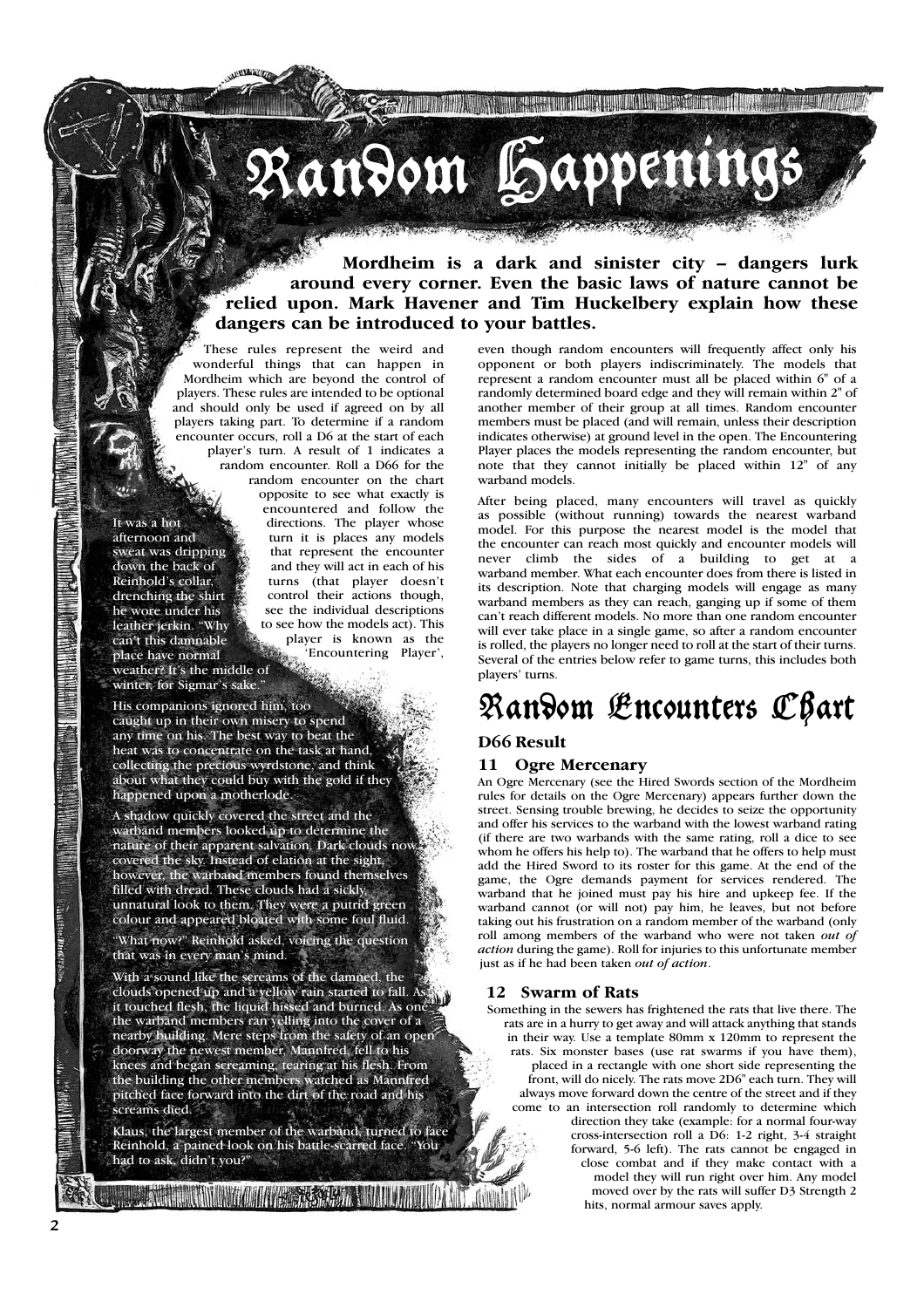# **13 Earthquake**

Powerful magical energies from the crater at the centre of the city shake the local landscape. The ground heaves and buckles violently and warband members find it hard to keep their footing. Roll a D3 to determine how many game turns the earthquake lasts. While the shaking persists, all movement is halved, all Initiative tests (climbing, etc) suffer a -2 penalty and all Shooting and Close Combat to hit rolls are made with a -1 penalty.

# **14 High Winds**

A powerful wind screams through the area, wildly scattering debris and knocking down anything that is not firmly anchored to the ground. Warband members now suffer a -1 penalty to all Initiative tests (climbing, jumping, etc) and to hit rolls (close combat and shooting) for the rest of the game.

# **15 Blood for the Blood God!**

Unfortunately for the warbands involved, the scent of blood has brought the attention of one of Khorne's minions. Reality is breached as a vicious Bloodletter emerges from the Realm of Chaos to shed even more blood for its master. The Bloodletter has the following characteristics and special rules:

| Profile     |  |  |  | M WS BS S T W I A Ld                                    |  |
|-------------|--|--|--|---------------------------------------------------------|--|
| Bloodletter |  |  |  | $4\quad 6\quad 0\quad 4\quad 3\quad 1\quad 6\quad 2+10$ |  |

**Fear:** As monstrous and horrifying creatures, Bloodletters cause *fear*.

**Save:** 4+ Daemonic armour save.

**Psychology:** Immune to all psychology tests.

**Hellblade:** The Bloodletter is armed with a Hellblade which will automatically cause a critical hit if a 4+ is rolled to hit.

The Bloodletter will seek out the nearest close combat and join in, drawn by the clash of steel. The Daemon has a number of Attacks equal to the number of opponents it is fighting (down to a minimum of 2 Attacks). It will split its attacks amongst the opponents, and no matter how many warriors are involved it may roll to hit each one at least once. It will also prevent an opponent from taking any other warrior *out of action* in the massed combat, as they will be too concerned with the Daemon to finish off their other enemy!

If there are no ongoing close combats within range, it will charge the model with the highest Weapon Skill in order to do battle with a worthy opponent. If there are no enemies within charge range, the Daemon will run towards the nearest warrior, eager to do battle. The Daemon will stay for D6 turns after which it will dissappear.

#### **16 Lucky Find**

One random model, on his feet and not in hand-to-hand combat or fleeing, has stumbled upon a shard of wyrdstone! Assuming he doesn't go *out of action*, this is added to any other shards the warband finds after the game. If he is taken *out of action* in close combat, the enemy model steals the shard away! Note that only nonanimal models can find or steal a shard, not Dire Wolves, Hunting Dogs, etc.

#### **21 Restless Spirit**

Countless unfortunates have suffered agonising deaths in countless forms since the comet crashed into the city. Not all of these individuals can easily accept their new condition and they refuse to rest. Perhaps they left some important task unfinished or seek revenge on those who did them harm. The warbands have stumbled upon one such ghost. Any warband member who is within 8" of the spirit at the start of its Movement phase must make a Leadership test or flee (exactly as if he were fleeing from combat). Models that are immune to psychology automatically pass this test. This creature is unable to affect (or be affected by) the physical world, but it is very frightening nonetheless. The spirit moves 4" in a random direction, moving through walls, obstacles or warband members as if they were not there. It will not charge and cannot be harmed by the warband members in any way. The only exception to this is if the spirit comes into contact with a Sigmarite Matriarch or a Warrior-Priest of Sigmar. These models may choose to put the dead to rest. If the player controlling such a model decides to do this, the spirit is immediately banished (disappears and does not return) and the priest gains one Experience point.



*Drawn by the bloodshed, a Bloodletter of Khorne appears in the middle of an unfortunate Reiklander warband.*

# **22 Burning Building**

Suddenly, one of the buildings (chosen at random) bursts into flames, ignited by smouldering embers from a fire thought extinguished long ago. Any models inside take a S3 hit unless they move outside in that turn and any models within 2" of the walls take a S2 hit from the smoke and heat unless they move further away as well. For the rest of the game, the building itself will cause *fear* due to the intense flames and anyone who wishes to enter it must first pass a Fear test exactly as if they wished to charge a *fear*-causing enemy.

#### **23 Man-Eater**

One of the trees growing in the area has been changed into a carnivorous predator by exposure to the Chaos magic inundating the area. Randomly determine which member of the Encountering Player's warband finds the plant. That model is attacked as a large mouth opens up in the trunk of the tree and its branches whip down to grab its unfortunate victim. Place a tree next to the victim. He is now considered to be in close combat with the tree, which has the following characteristics:

| Profile<br>M WS BS S T W I A Ld |                    |  |  |  |  |
|---------------------------------|--------------------|--|--|--|--|
| <b>Tree</b>                     | 0 3 0 4 6 3 3 2 10 |  |  |  |  |

The tree automatically passes any Leadership tests it is required to make. Any result on the Injury table will cause the Man-Eater to stop attacking, though it is not possible to actually take it *out of action* or *knock it down*. Opponents are +1 to hit the tree, due to the fact that it is rooted to the spot!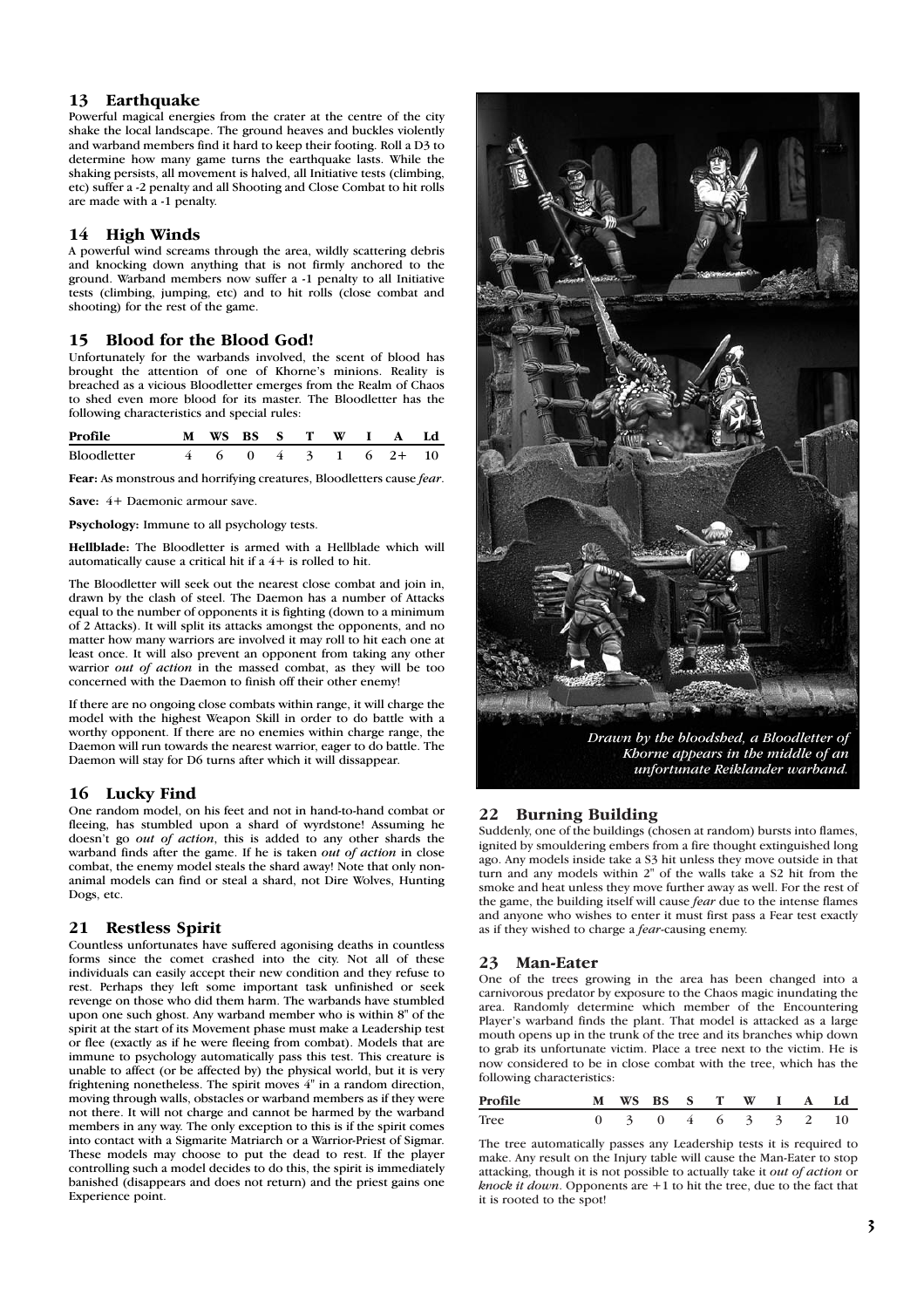#### **24 Skeletons**

While the intense magic of the area rapidly dissolves skeletons to dust, shambling hordes of them spring up at random from the bones of the fallen. Uncontrolled, they roam the city wasteland, blindly attacking everything they find before falling apart. 2D6 Skeletons appear with the following profile:

| Profile            | M WS BS S T W I A Ld  |  |  |  |  |
|--------------------|-----------------------|--|--|--|--|
| Skeleton           | 4 2 2 3 3 1 1 1 1 1 0 |  |  |  |  |
| ---<br>.<br>$\sim$ |                       |  |  |  |  |

**Fear:** The Skeletons cause *fear.*

**Psychology:** Skeletons are immune to all Leadership based tests and *Stunned* results.

They are armed with simple weapons or bony fists (treat as daggers in close combat). The skeletons will move towards and attack the closest models as quickly as possible. Roll a D3 when they appear, after that many turns they crumble back to inanimate bones (count the current turn as the first one).

#### **25 The Twisting of the Air**

Reality itself seems to twist, warping perceptions until no one can be sure of what their senses tell them. Roll a D6 at the start of each player's turn. For the next D3 game turns, the distance within which warriors can use their Leader's Leadership value and the distance for being All Alone is the value rolled instead of the normal 6". All distances between models are also increased by the same D6" roll for purposes of weapon ranges and charging. Note that the actual models are not moved, but only the shooting/charging model's perception of the distance.

# **26 Spawn**

The warbands have stumbled upon one of the many former inhabitants of the city that got too close to the crater at the centre of the city and was turned into a mindless spawn. Spawn have the following characteristics:

| Profile |  |  |  | M WS BS S T W I A Ld   |  |
|---------|--|--|--|------------------------|--|
| Spawn   |  |  |  | 2D6 3 0 4 4 2 3 2D6 10 |  |

**Fear:** Spawn are disgusting and revolting blasphemies against nature and cause *fear.*

> **Psychology:** They are mindless creatures, knowing no fear of pain or death. Spawn automatically pass any Leadership based test they are required to make.

> > **Movement:** The Spawn moves 2D6" towards the nearest model in each of its Movement phases. It does not double its movement for charging, instead if its movement takes it into contact with a model it counts as charging and engages that model in close combat.

> > > **Attacks:** Roll at the beginning of each Close Combat phase to determine the spawn's number of Attacks for that phase.

#### **31 Collapsing Building**

Pick one building at random. Any models inside must pass an Initiative test or suffer a S5 hit, armour saves applying as normal, as the building collapses. Remove the building from the table (replacing with ruins if possible), and place the models back on the table where it stood. Any models climbing the sides of a building or on the roof when it collapses automatically fall from whatever height they were at.

#### **32 Scrawlings on a Wall**

A randomly determined warband member who is within 4" of a building (if there are no models this close to a building, ignore this encounter), sees writing suddenly appear in blood on the wall closest to him. Roll on the following table to find out what the writing says:

#### **D6 Result**

- 1 The writings are a map of the area. The model's warband receives a +1 on the roll to pick the scenario for the next game they take part in.
- 2 Reading the writing accidentally sets off a spell on the reader. The model suffers a minor curse and now has a -1 penalty to all dice rolls for the rest of the game.
- 3 The warband member learns of the remains of some booty inside the building. If he moves inside he finds a D6 gold crowns.
- 4 The writings reveal all the hiding places in the area. The model can hide, even in the open, for rest of the game.
- 5 The warband member learns of a secret passage inside the building – if he moves inside, he can pop out next turn in any other building.
- 6 A fun read, but nothing else happens (Veskit was here!).

#### **33 Thick Fog**

A fog rolls in, thick as pea soup. Models can only see 2D6" (roll once for the distance all models can see; do not roll individually for each model). Re-roll at start of each Encountering Player's turn to see what the visibility is for that turn. The fog lasts for the rest of the game.

#### **34 Hands of Stone**

Hands of earth and stone suddenly jut out of the ground in a small area of the battlefield. The Encountering Player must pick a spot anywhere on the battlefield and anything within 3" of that spot is affected. The area is now very difficult ground as the hands grasp and attempt to hold anyone passing near them. This encounter lasts one game turn, at the end of which the hands sink back into the ground.

#### **35 Dog Pack**

Recent events in Mordheim have caused many of the city's dogs to suddenly find themselves without homes. Groups of these animals have turned feral and formed into hunting packs. The warbands have been discovered by one such (very hungry) pack. The pack consists of 2D3 wild dogs (use the Hunting Dog stats from the Witch Hunter warband list). The dogs move as quickly as they can toward the nearest models, dividing themselves as evenly as they can between multiple targets if they are available. If members of a dog pack take a warband member *out of action*, he will be eaten if not rescued. If no friendly model comes within 6" of where the model fell by the end of that warband's next turn, the fallen member is considered lost (dog food). If a dog pack fails a Rout test, they leave without taking their 'food' with them, any warband members taken *out of action* in the last turn of the game have not been eaten and follow the normal rules for models taken *out of action*.

#### **36 Possessed!**

One randomly selected member of the Encountering Player's warband is suddenly possessed by a minor spirit. This spirit is far too weak to control the model's entire body, but is instead limited to controlling one of his or her limbs (usually an arm). The model takes an automatic hit at his or her own Strength during each of his or her Close Combat phases until the possession is over and may do nothing else. The possession lasts D3 game turns. Note that Sigmarite Matriarchs and Warrior-Priests are immune to this possession, as are non-living warband members. If such a warband member is the object of the spirit's attention, randomly determine another warband member to suffer the effect instead.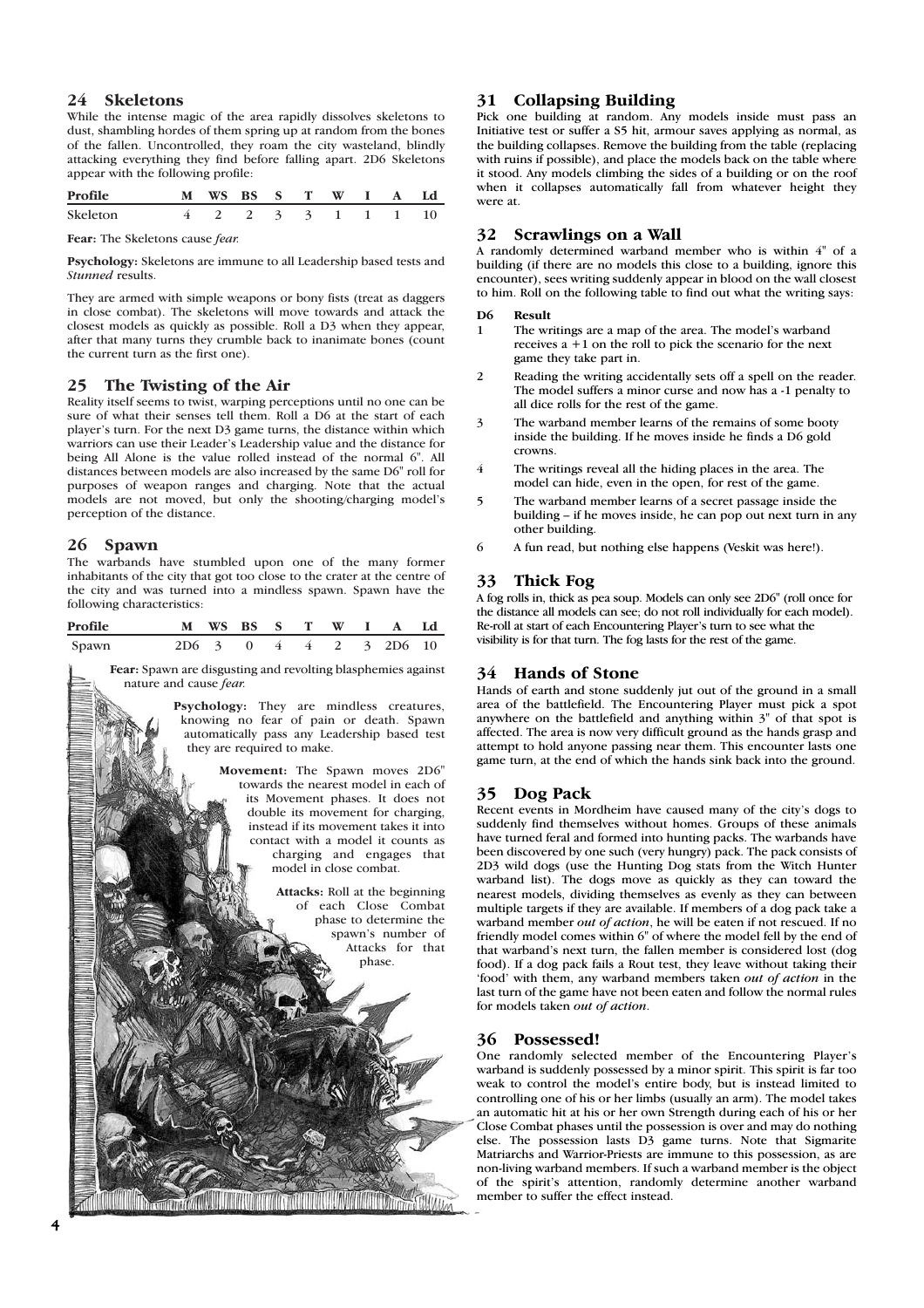# **41 Fountain of Blood**

The city itself seems to weep as even more blood is shed on its streets. For the rest of the game, whenever a model is taken *out of action* in close combat, the model that did the deed must take a Strength test or be *knocked down* as he is hit by a torrent of blood pouring from the ground. If there were others involved in the combat they are not affected, as the steaming liquid seems to be directed only at those who have called it into being by their bloodthirsty actions.

#### **42-44 Storm of Chaos**

Clouds rapidly gather above the city in an unnatural, sickly yellowgreen mass and warp lightning begins to dance from one cloud to another. Thunder rocks the air, screaming out in almost intelligible noises. The clouds themselves seem to take on the shapes of monstrous creatures and both warbands in the conflict look at each other with fear on their faces. Roll a D6 to see what the storm manifestation will bring:

#### **D6 Result**

- 1 Warp lightning begins to strike the ground in search of a victim. It will hit the warrior with the best armour save, attracted to the large amount of metal. That warrior takes a S5 hit, with no armour save possible. If multiple warriors all have the highest armour save, randomly determine which is struck. The warp lightning will strike for D3 turns before moving on towards another part of the city.
- 2 Fish suddenly fall out of the sky to pelt the area! All movement is halved for one turn (due to wet, flapping fish underfoot), but there is no other effect.
- 3 Wyrdstone dust has mixed with the water vapour in the area and produced the strange looking clouds from which a tainted rain begins to fall. The rain burns flesh and eats into stone and metal. Each warband member in the open takes a single S2 hit (normal armour saves apply) every turn the rain lasts until he gets under cover. The rain lasts D3 turns.
- 4 A magical mass of lightning forms near the ground, illuminating the area with an eerie greenish glow. It begins to move about the area, drawn to magical powers from which it feeds. Place a counter as per the normal Encounter rules to represent the mass and each turn move it 2D6" towards the highest level spell user (the one with the most spells – each turn roll a  $D6$  if two or more spell users have the highest number of spells). If there are no magic users in the game, the mass will move towards the opposite table edge, doing nothing but blocking line of sight as it moves. If the model the mass is moving towards casts a spell, immediately move the counter another D6" towards the model. If the ball of lightning touches the target model, the model is frozen in time and cannot do anything. While frozen, the model cannot be attacked or harmed in any way – the lightning mass protects its prey! After freezing a model, the lightning will no longer move but will instead remain near its victim to feed. The lightning will feed for D3 turns on the magical energy of its victim and then flies back towards the warp clouds above, freeing the magic user. If the game ends before the feeding is done, the victim is immediately released. Victims suffer no long-term ill effects from their exposure to the lightning.
- 5 A rumbling is heard from overhead, as thunder erupts from the strange clouds. The thunderclaps become more intense and the heavy pulses of air brings warriors to their knees as if they had been hit by cannonballs of solid air. D6 randomly selected models are *knocked down* by the air bursts. If any of these models are in close combat, all other members of that melee are *knocked down* as well.
- 6 Tendrils of smoke drift down from the clouds, winding around the heads of members of each warband. Randomly select one Hero from each warband – these warriors have been chosen by rival storm gods as their champions. The chosen models must move towards each other every turn and get into close combat as quickly as possible. Once in combat, they will automatically pass all Leadership tests and will fight until only one remains (the combat will end when one of the models puts his rival *out of action*). If a warband does not have any Heroes left in play when the storm gods choose their champions, a random Henchman will be chosen from that warband instead.

# **45 Pit Fighter**

This encounter is identical to the Ogre Mercenary encounter before, except the Hired Sword encountered is a Pit Fighter, not an Ogre Mercenary.

#### **46 Plague of Flies**

An enormous cloud of flies appears in the sky and swoops down on the warbands below. All models have an extra -1 to hit penalty when shooting or fighting in close combat as flies buzz around them and into open orifices. The flies remain for D3 game turns and then fly away.

#### **51 Sinkhole**

An enormous mouth suddenly opens up under the feet of one randomly determined warband member. Make an Initiative test for the model. If the test is failed, the model falls into the pit. If a 1 is rolled for the test, the model is sucked underground and taken *out of action*. Any other failure results in the model catching himself in the opening, which closes around him. Treat the model as being *knocked down* for the rest of the game, though he may not move at all.

#### **52 The Horror in the House**

Randomly select one warrior lurking alone inside a building (if there are no warband members inside a building, ignore this result and re-roll on the Random Encounters table). Unfortunately for him, he's not as alone as he thought. He hears a slight ripping sound as if the air itself is being torn apart and something manifests itself behind him. The warrior must make a Fear test and if he fails, in his next Movement phase he will run screaming 2D6" from the building towards the nearest table edge and can do nothing else in that turn. If he passes the test, the unnatural presence still forces him D6" outside, but he suffers no other effects. At the start of his subsequent turn, a fleeing model can try to recover from his ordeal by passing a Leadership test, but at a -1 penalty. If he does, he stops, but cannot do anything else that turn other than catch his breath. If he fails, he again moves 2D6", trying in vain to erase the terrifying images from his memory. For the rest of the game, the building itself will cause *fear,* and anyone who wishes to enter it must first pass a Fear test exactly as if they wished to charge a *fear*-causing enemy.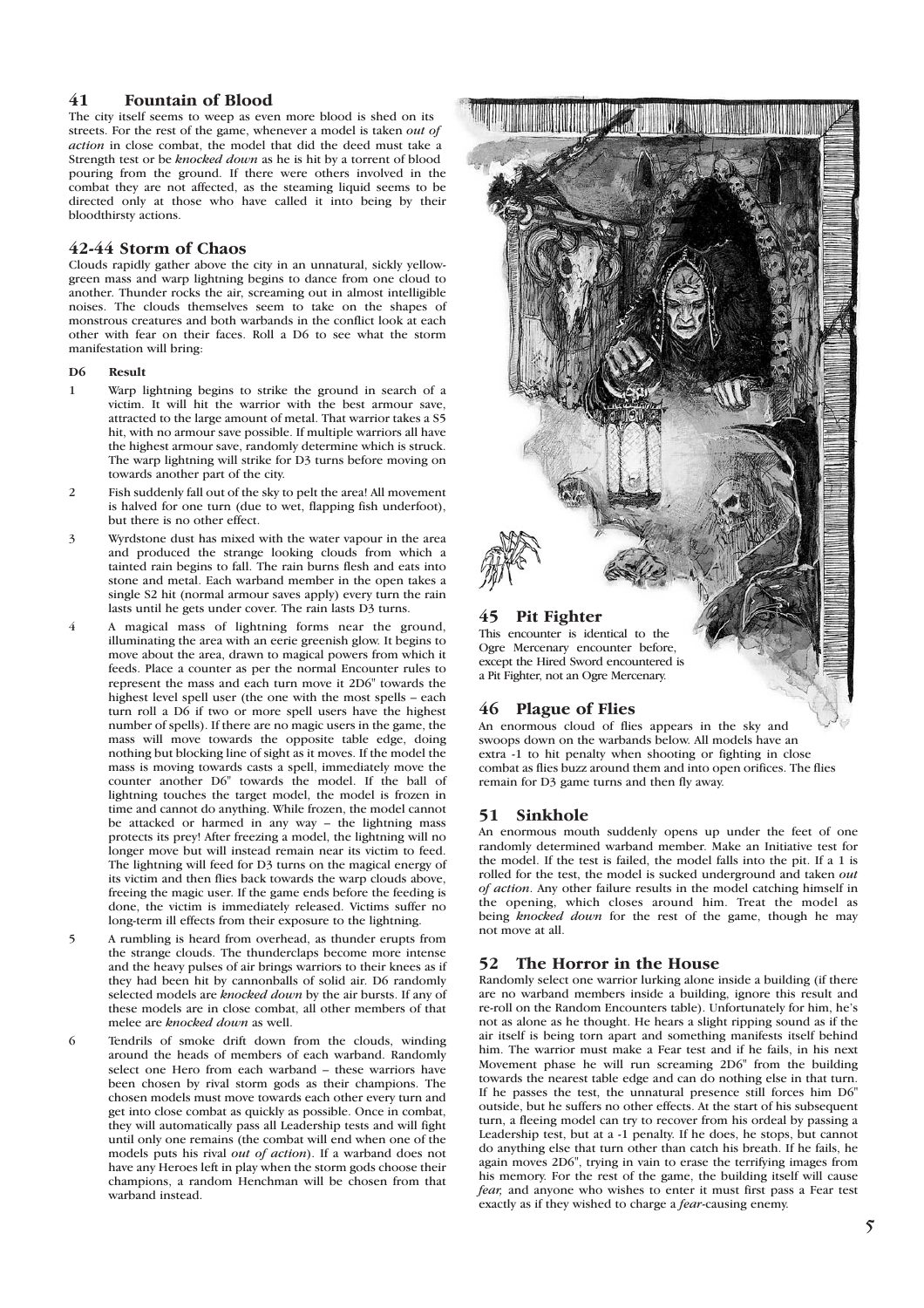

**55 Booby Traps** Some nefarious individuals have trapped

the whole area the warbands are searching. These traps may take the form of spiked pits,

deadfalls, spring-driven spiked boards, etc. When this encounter is rolled, the Encountering Player must randomly determine which of his warband members has discovered the first trap. This unfortunate individual springs a trap immediately. If the trap is not avoided by passing an Initiative test, the model takes a Strength 3 hit; armour saves apply as normal. From this point until the end of the game, each player will roll a D6 at the start of his or her Movement phase. A roll of 1 means that one member of that player's warband has sprung a trap and must make an Initiative test to avoid it. If the trap is not avoided, the model takes a S3 hit as above; apply any damage before the model is moved.

# **56 Catacombs**

The ground gives way under one randomly selected warrior and he falls into the depths of the catacombs below the city. He takes a S3 hit from the fall unless he passes an Initiative test, and lands near the remains of others who have fallen before him. Assuming he's not taken *out of action* by the fall, he discovers one of the following after a quick search (roll a D6):

#### **D6 Result**

- 1 A helmet
- 2 A small pouch containing 2D6 gold crowns
- 3 A lantern
- 4 A net
- 5 A vial of Black Lotus
- 6 A sword

Unless he has a rope & hook, the warrior is stuck in the catacombs and cannot rejoin the game. He will count as being *out of action* for Rout purposes, but will rejoin his warband after the game with no other untoward effects. If he does have a rope & hook, he can climb out D3 turns later, appearing inside a randomly determined building.

# **61 Forbidden Fruit**

Ghostly white flowers suddenly open on a tree in the area and emit a powerful fragrance. Randomly determine a member of the Encountering Player's warband who happens to be standing next to the tree when it comes to life. Place the tree within 2" of this model. Any warband members within 8" of the tree must make a Leadership test at the start of each of their turns or move as quickly as possible towards the tree. If within 1" of the tree, a spellbound model will pick and eat one of the swollen, blood-red fruit hanging from its branches. Any model eating one of the fruit is automatically taken *out of action*, as powerful poisons incapacitate him or her. A non-spellbound warband model may keep another model from moving toward the tree by moving into base to base contact with him or her and holding him back. Neither model may do anything else while the spellbound model attempts to move to the tree and the restraining model attempts to prevent him from doing so. Both spellbound and restraining models can react normally if attacked in close combat and a restraining model can give up his attempts at any time. This encounter lasts the remainder of the game. Close inspection of the tree reveals the bones of several animals overgrown with grass and leaves lying at its base.

#### **62 The Lost**

Many view the destruction of Mordheim as a sign that the world is coming to an end. Groups of these lunatics are often drawn to the city where they attack anyone they come across, certain that they are in some way helping to avert this cataclysm. This group of D3 Flagellants (see the Witch Hunter section of the Mordheim rules for stats and special rules) will move as quickly as possible towards the nearest warband members and engage them in close combat as soon as they are able. They are armed with flails.

# **53 Plague Victims**

Disease is a common occurrence among the few survivors left in the ruins of the city. This group of a D6 citizens has contracted a particularly nasty plague known as Nurgle's Rot. They move at normal rate  $(4")$  towards the nearest warband members, seeking their help. If they come into contact with a warband

member, they will not attack, but will instead cling to him as they beseech his aid, hindering him greatly. A model with Plague Victims in contact with him acts as if he had just recovered from being *knocked down* (moves at half rate, may not charge or run, etc. See the Mordheim rules for details). If one or more of the Plague Victims is charged, shot at, or otherwise attacked, these pitiful victims will rout immediately. At the end of the game, roll a dice for each warband member in play when the Plague Victims appeared and on a roll of 1, that member has contracted Nurgle's Rot. Roll again to see what effect the disease has on that member:

#### **D6 Result**

- 1 Major Symptoms: The plague races through the victim's system, producing horrible disfiguring lesions before killing him. If the model is a Henchman, he dies. If the model is a Hero, roll D3 times on the Serious Injury table (ignoring *Robbed*, *Bitter Enmity*, *Captured* and *Sold to the Pits* results) to determine the long term effects of the disease.
- 2-5 Minor Symptoms: The plague takes its toll on the victim as it takes its course. Without proper bed rest the victim will die. The warband member must miss the next game as he recovers.
- 6 Full Recovery! The victim has an especially hardy constitution or gets an extremely mild case of the disease. The victim suffers no ill effects.

#### **54 Last One Standing**

The horrors of Mordheim can drive even the strongest mind past the point of madness. This Sigmarite Matriarch (for stats see the Sisters of Sigmar section of the Mordheim rules) has seen her entire warband cut down around her and the experience has proven too much for. She now seeks revenge and is not particular about who gets to pay! She is armed with a Sigmarite Hammer and steel whip and wears heavy armour and a helm. She carries Blessed Water and a Holy Relic on her person as well. She knows the prayers *The Hammer of Sigmar* and *Armour of Righteousness* (see the Prayers of Sigmar chart in the Mordheim rules for details). Roll randomly to determine which she casts on herself each turn. She has the skills Absolute Faith, Jump Up and Step Aside. The Matriarch will move as quickly as possible towards the nearest model and engage them in close combat if able. She will not rout and must be taken *out of action* to make her stop. If the Matriarch is taken *out of action*, leave her body where it fell, any non-animal warband member may loot her body by moving into contact with it during their Movement phase. If this warrior is later taken *out of action* as well, place a counter where the warrior fell to represent the Matriarch's equipment. This can then be picked up by a different model, as above.